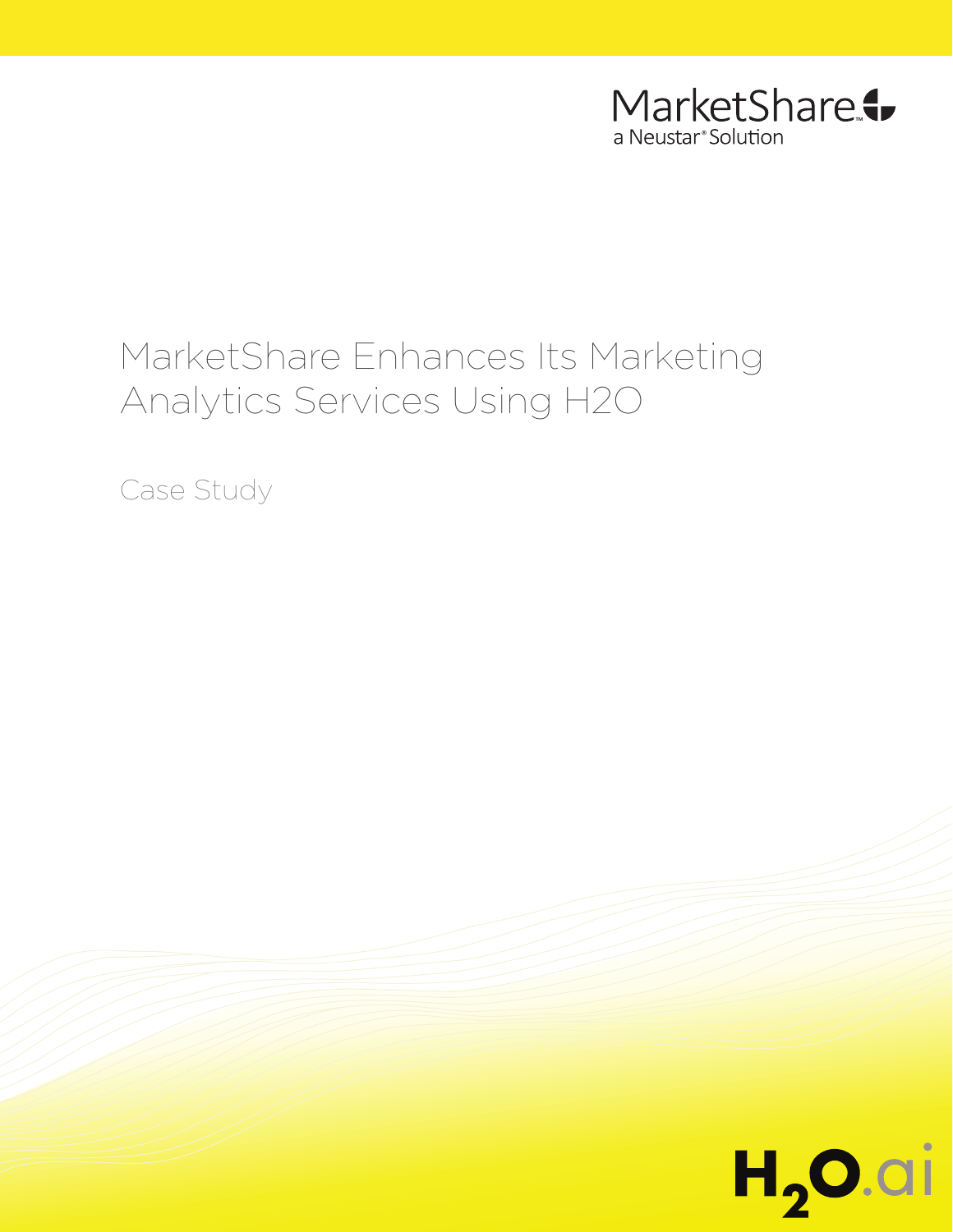

## H2O Powers MarketShare DecisionCloud Platform to Build and Run PredictiveModels in Real Time

*How a world leading analytics provider uses H2O to power its brand marketing technology for leading enterprise customers, across petabytes of data.*

Cross-channel attribution, revenue optimization, and forecasting are among the biggest pain points in brand marketing today. Marketing teams need to see a complete picture of their effectiveness but are often limited to partial data in spreadsheets that take months to analyze. As a result, CMOs and analysts often throw darts in the dark when forecasting the outcome of their marketing investments — severely restricting an organization's ability to reach more customers and grow.

MarketShare has been studying the challenges of marketing attribution and revenue optimization for more than 10 years. The company has released its industry-leading MarketShare DecisionCloud to help the world's biggest consumer and B2B brands connect raw data to information, knowledge, insight, and ultimately — action.

MarketShare DecisionCloud software helps brand marketers see a complete picture of their marketing effectiveness across online, offline, long-term, and short-term efforts. This information helps team members ranging from CMOs to on-the-ground campaign managers plan marketing programs, test scenarios, and optimize budgets.

The platform helps marketing teams make decisions faster with cross-channel attribution, predictive insight, fast course corrections, and decision support. Many of the world's leading enterprise brands ranging from Ford to Intel, Best Buy, Hilton, and MasterCard rely on MarketShare DecisionCloud to connect their marketing investments to revenue.

One of the unique value propositions of the company is that it works across the entire marketing department, and all levels of the organization. Over the last two years, MarketShare DecisionCloud has evolved from a measurement and optimization tool to a prediction and recommendation platform.

### Driving Real Time Marketing Insights on Petabytes of Data

Organizations are often buried under an avalanche of data, which is often collected on an automated basis, as a byproduct of everyday operations. The process of moving from 'insights' to 'prescriptive action,' as a result, becomes a major challenge.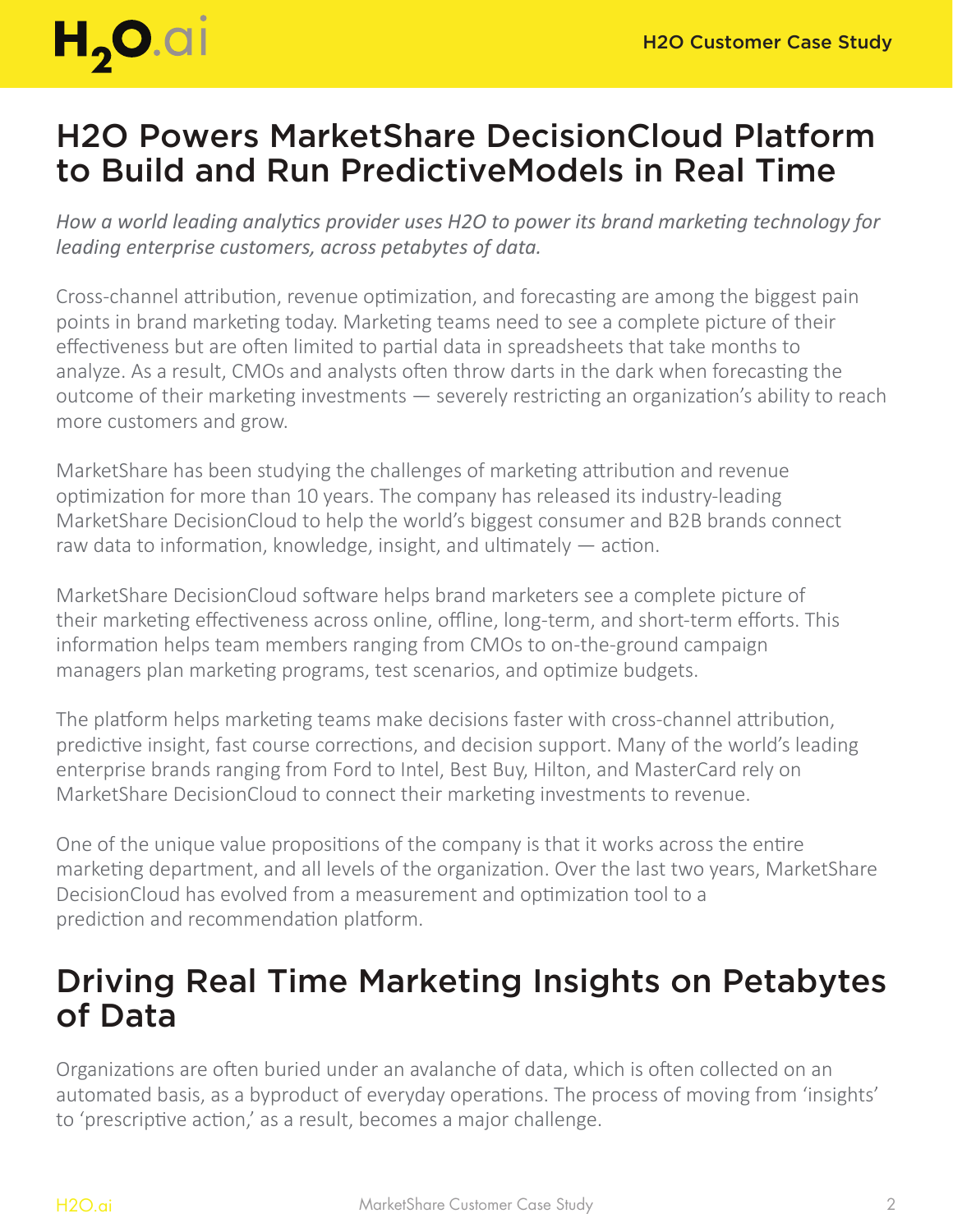

#### H2O moves Marketshare up the analytics value chain



*""It's not just a question of how to work with large volumes of data. It's a question of how to work with large volumes of data, super fast. MarketShare DecisionCloud facilitates the transition from predictive to prescriptive to automated analytics. H2O is at the center of this process."*

- Satya Ramachandran, SVP & Managing Director Marketshare At the heart of MarketShare's DecisionCloud is a process of real-time modeling. The companyrelies on H2O's scalable machine learning platform to model its customer data, faster.

MarketShare's model development process requires multiple layers. The team uses Hive, Spark, and SQL to process the data and then builds and runs models using H2O. "We run these models on different networks to get them running as quickly as possible," said Ramachandran, SVP and Managing Director, MarketShare. "We started the journey of finding the right solution in 2010. We started off with our own implementation which is something that a lot of smart software engineers try. After realizing that we needed to pursue another path, we evaluated a number of vendors. We found that H2O was the fastest with its in-memory solution. We found that H2O was 10x faster than anything else out there."